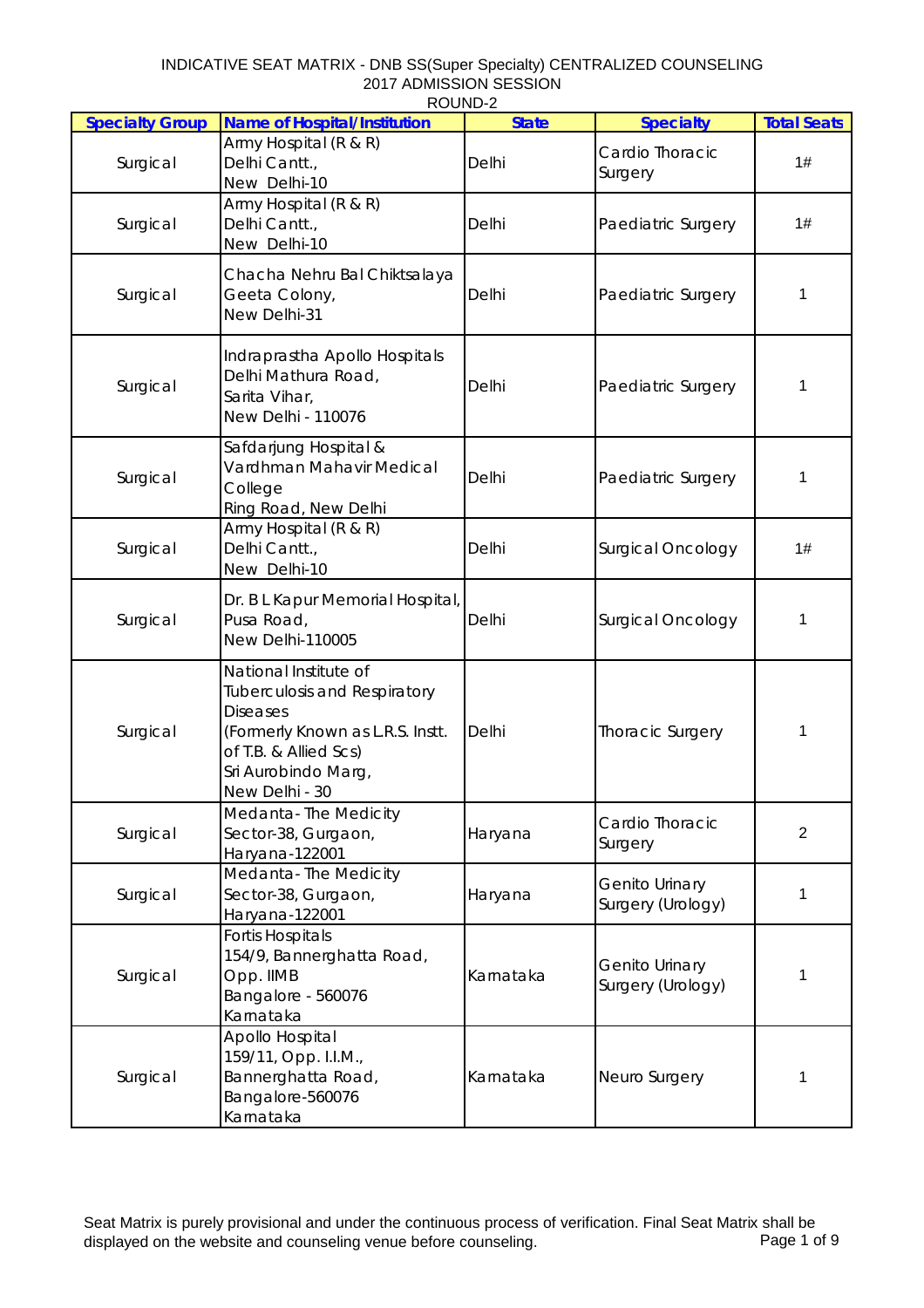|                        | ROUND-2                                                                                                                                          |                   |                                     |                    |
|------------------------|--------------------------------------------------------------------------------------------------------------------------------------------------|-------------------|-------------------------------------|--------------------|
| <b>Specialty Group</b> | <b>Name of Hospital/Institution</b>                                                                                                              | <b>State</b>      | <b>Specialty</b>                    | <b>Total Seats</b> |
| Surgical               | Bhagwan Mahaveer Jain<br>Hospital<br>(Jain Institute of Vasculare<br>Sciences)<br>Millers Road, Vasanth Nagar,<br>Bangalore-560052.<br>Karnataka | Karnataka         | Peripheral Vascular<br>Surgery      | 1                  |
| Surgical               | Narayana Hrudayalaya,<br>258/A, Bommasandra Industrial<br>Area,<br>Anekal Taluk,<br>Bangalore-560099<br>Karnataka                                | Karnataka         | Peripheral Vascular<br>Surgery      | 1                  |
| Surgical               | Kerala Institute of Medical<br><b>Sciences</b><br>P B No.1, Anayara P O,<br>Trivandrum,<br>Kerala                                                | Kerala            | Genito Urinary<br>Surgery (Urology) | 1                  |
| Surgical               | Ananthapuri Hospitals and<br><b>Research Institute</b><br>Chacka NH Bypass,<br>Thiruvananthapuram<br>Kerala-695024                               | Kerala            | Neuro Surgery                       | 1                  |
| Surgical               | Malabar Institute of Medical<br><b>Sciences</b><br>Mini Bye Pass, Govindapuram<br>P.O,<br>Calicut-673016<br>Kerala                               | Kerala            | Neuro Surgery                       | 1                  |
| Surgical               | Bombay Hospital & Instt. of<br>Med. Sciences<br>12, Marine Lines,<br>Mumbai-20<br>Maharashtra                                                    | Maharashtra       | Surgical Oncology                   | 1                  |
| Surgical               | Amandeep Hospital<br>G.T.Road, Model Town,<br>Amritsar<br>Punjab                                                                                 | Punjab            | Plastic Surgery                     | 1                  |
| Surgical               | Southern Railway HQ Hospital<br>Aynavaram, Perumbur,<br>CHENNAI-23<br><b>Tamil Nadu</b>                                                          | <b>Tamil Nadu</b> | Cardio Thoracic<br>Surgery          | $\overline{2}$     |
| Surgical               | Kovai Medical Centre,<br>Post Box No. 3209,<br>Avinashi Road,<br>Civil Arodrom Post,<br>COIMBATORE-14<br>Tamil Nadu                              | <b>Tamil Nadu</b> | Neuro Surgery                       | 1                  |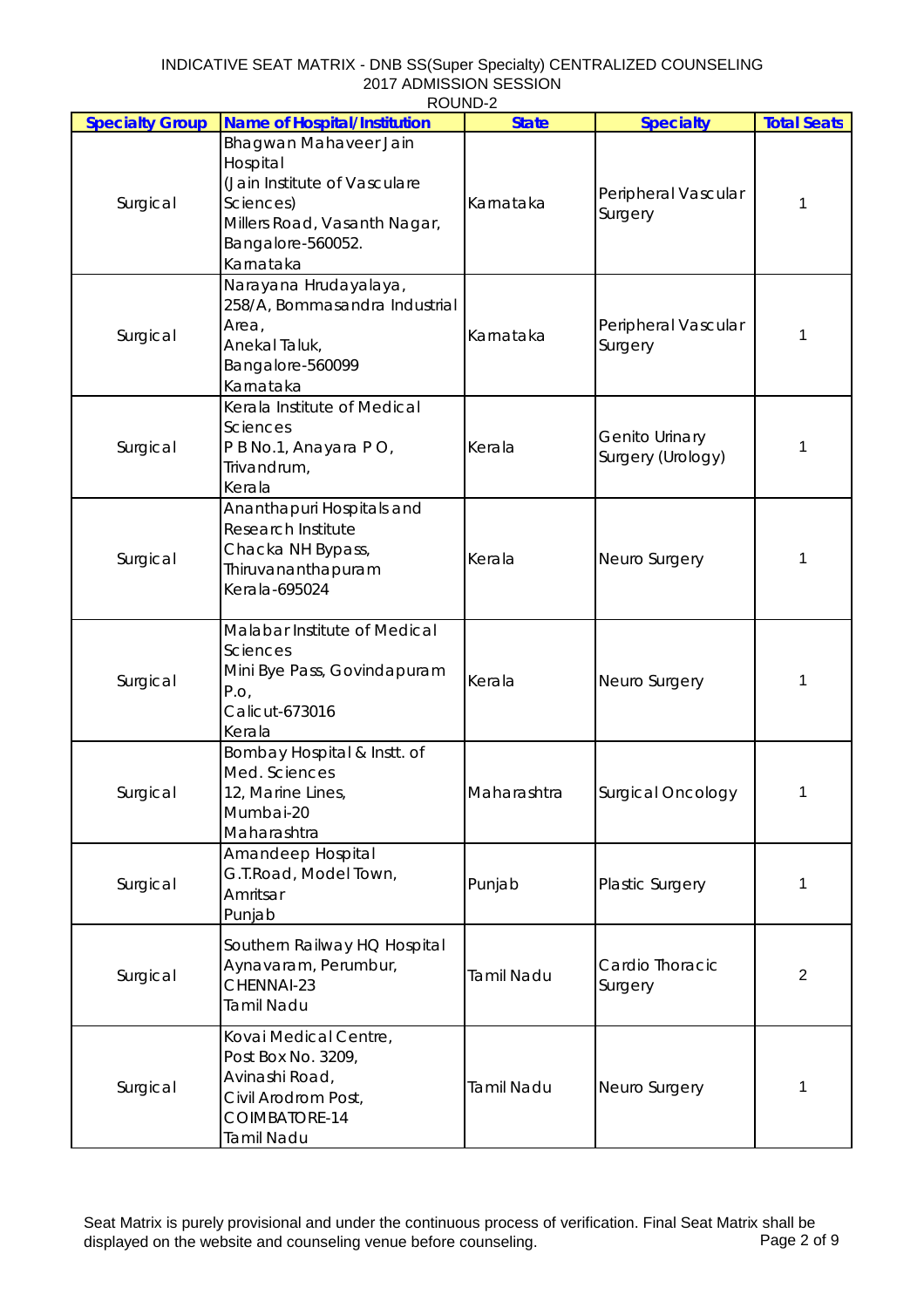## INDICATIVE SEAT MATRIX - DNB SS(Super Specialty) CENTRALIZED COUNSELING 2017 ADMISSION SESSION ROUND-2

|                        | <b>ב־שויטטו</b>                     |                   |                            |                    |
|------------------------|-------------------------------------|-------------------|----------------------------|--------------------|
| <b>Specialty Group</b> | <b>Name of Hospital/Institution</b> | <b>State</b>      | <b>Specialty</b>           | <b>Total Seats</b> |
| Surgical               | Ganga Medical Centre &              |                   |                            |                    |
|                        | Hospital Pvt. Ltd.                  | <b>Tamil Nadu</b> | Plastic Surgery            | 1                  |
|                        | 313, Mettupalayam Road,             |                   |                            |                    |
|                        | Coimbatore- 641043                  |                   |                            |                    |
|                        | Global Hospitals Ltd.,              |                   |                            |                    |
|                        | 6-1-1070/1 to 4,                    |                   | Cardio Thoracic            |                    |
| Surgical               | Lakdi-Ka-Pool,                      | Telangana         | Surgery                    | 4                  |
|                        | Hyderabad-4                         |                   |                            |                    |
|                        | Telangana                           |                   |                            |                    |
|                        | Krishna Institute of Medical        |                   |                            |                    |
|                        | <b>Sciences</b>                     |                   | Cardio Thoracic            |                    |
| Surgical               | 1-8-31/1, Minister Road,            | Telangana         | Surgery                    | 1                  |
|                        | Secunderabad - 500003               |                   |                            |                    |
|                        | Telangana                           |                   |                            |                    |
|                        | <b>STAR HOSPITAL</b>                |                   |                            |                    |
|                        | 8-2-596/5, RD. NO-10                |                   | Cardio Thoracic            |                    |
| Surgical               | <b>BANJARA HILLS</b>                | Telangana         |                            | 1                  |
|                        | HYDERABAD-500 034                   |                   | Surgery                    |                    |
|                        | Telangana                           |                   |                            |                    |
|                        | SunShine Hospitals                  |                   |                            |                    |
|                        | 1-7-201 to 205                      |                   |                            |                    |
|                        | PG Road, Beside Paradise            |                   | Cardio Thoracic            |                    |
| Surgical               | Hotel,                              | Telangana         | Surgery                    | $\overline{2}$     |
|                        | Secunderabad-03                     |                   |                            |                    |
|                        | Telangana                           |                   |                            |                    |
|                        | Apollo Gleneagles Hospitals         |                   |                            |                    |
|                        | 58, Canal Circular Road,            |                   | Cardio Thoracic<br>Surgery |                    |
| Surgical               | Kolkata-700054                      | West Bengal       |                            | 4                  |
|                        | West Bengal                         |                   |                            |                    |
|                        | <b>B.M. Birla Heart Research</b>    |                   |                            |                    |
|                        | Centre,                             |                   |                            |                    |
| Surgical               | 1/1 National Library Avenue,        | West Bengal       | Cardio Thoracic            | 1                  |
|                        | KOLKATA - 27                        |                   | Surgery                    |                    |
|                        | West Bengal                         |                   |                            |                    |
|                        | <b>Apollo Gleneagles Hospitals</b>  |                   |                            |                    |
|                        | 58, Canal Circular Road,            |                   |                            |                    |
| Surgical               | Kolkata-700054                      | West Bengal       | Paediatric Surgery         | 1                  |
|                        | West Bengal                         |                   |                            |                    |
| Surgical               | R G Kar Medical College,            |                   |                            |                    |
|                        | Kolkata,                            | West Bengal       | <b>Thoracic Surgery</b>    | $\overline{2}$     |
|                        | West Bengal                         |                   |                            |                    |
|                        | K.E.M. Hospital,                    |                   |                            |                    |
|                        | 489, Rasta Peth,                    |                   |                            |                    |
| Paediatrics            | Sardar Moodliar Road,               | Maharashtra       | Neonatology                | 1                  |
|                        | Pune-411011                         |                   |                            |                    |
|                        | Maharashtra                         |                   |                            |                    |
|                        |                                     |                   |                            |                    |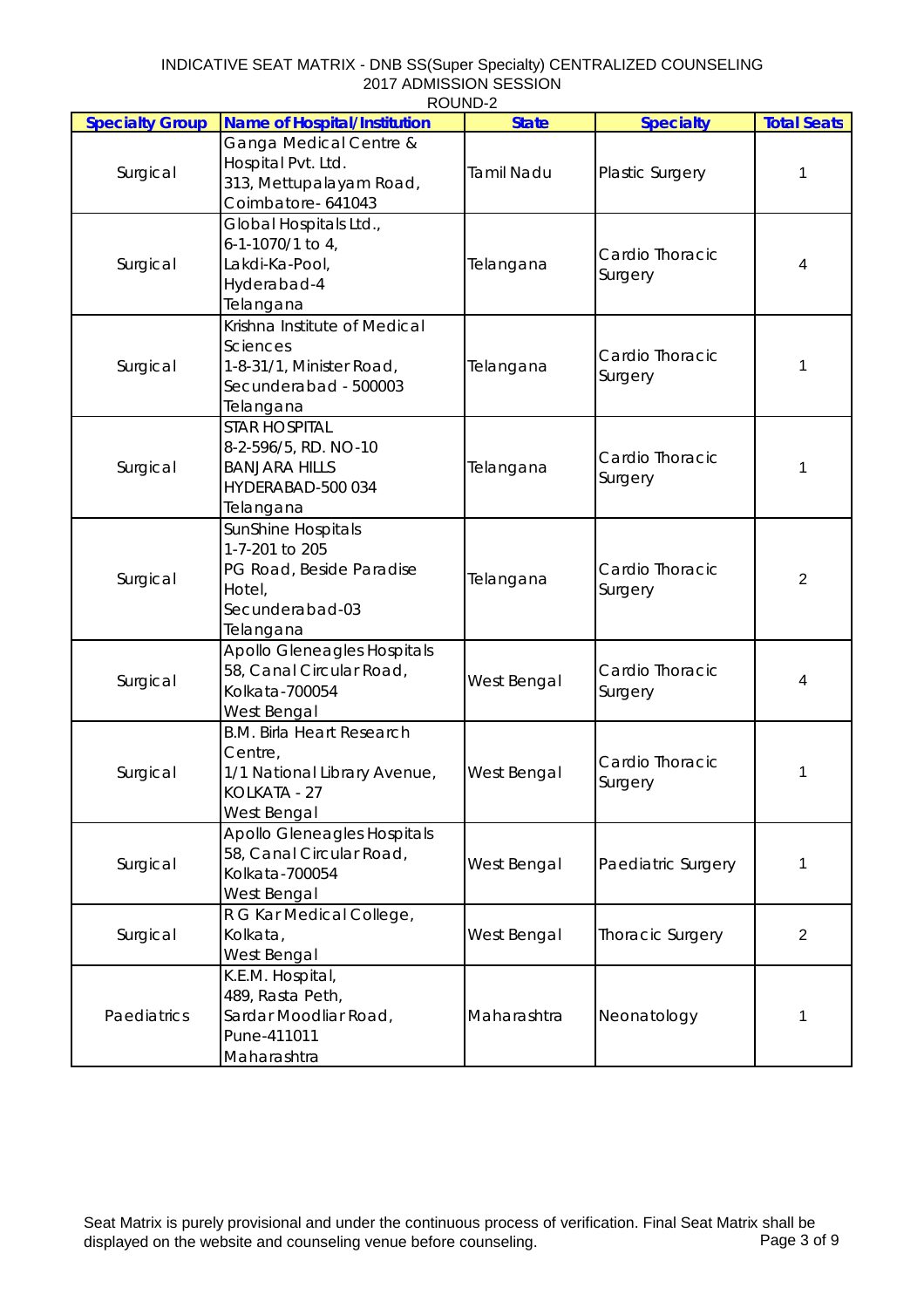## INDICATIVE SEAT MATRIX - DNB SS(Super Specialty) CENTRALIZED COUNSELING 2017 ADMISSION SESSION ROUND-2

| <b>Specialty Group</b> | <b>Name of Hospital/Institution</b>                                                                                                                                                    | <b>State</b>             | <b>Specialty</b>        | <b>Total Seats</b>      |
|------------------------|----------------------------------------------------------------------------------------------------------------------------------------------------------------------------------------|--------------------------|-------------------------|-------------------------|
| Medical                | Dr. Ramesh Cardiac and<br>Multispeciality Hospital (P) Ltd.<br>(Formerly Citi Cardiac Research<br>Centre Ltd.)<br>Ring Road, Near ITI College,<br>Vijayawada - 52008<br>Andhra Pradesh | Andhra Pradesh Neurology |                         | 1                       |
| Medical                | Lalitha Super Specialty Hospital<br>$(P)$ Ltd.<br>Kothapet,<br>Guntur-522001<br>Andhra Pradesh                                                                                         | Andhra Pradesh Neurology |                         | 1                       |
| Medical                | Dr. B L Kapur Memorial Hospital,<br>Pusa Road,<br>New Delhi-110005                                                                                                                     | Delhi                    | Cardiology              | 1                       |
| Medical                | Holy Family Hospital<br>Okhla,<br>New Delhi-110025                                                                                                                                     | Delhi                    | Cardiology              | $\overline{2}$          |
| Medical                | Max Super Specialty Hospital<br>1, Press Enclave Road,<br>Saket,<br>New Delhi-110017                                                                                                   | Delhi                    | Cardiology              | 1                       |
| Medical                | National Heart Institute,<br>49 Community Centre,<br>East of Kailash,<br>New Delhi-65                                                                                                  | Delhi                    | Cardiology              | $\overline{c}$          |
| Medical                | Shri Balaji Action Medical<br>Institute,<br>FC-34, A-4,<br>Paschim Vihar,<br>New Delhi - 110063                                                                                        | Delhi                    | Cardiology              | $\overline{2}$          |
| Medical                | Dr. B L Kapur Memorial Hospital,<br>Pusa Road,<br>New Delhi-110005                                                                                                                     | Delhi                    | Gastroenterology        | 1                       |
| Medical                | Sir Ganga Ram Hospital<br>Rajinder Nagar,<br>New Delhi-60                                                                                                                              | Delhi                    | Gastroenterology        | 1                       |
| Medical                | Max Super Specialty Hospital<br>1, Press Enclave Road,<br>Saket,<br>New Delhi-110017                                                                                                   | Delhi                    | <b>Medical Oncology</b> | 1                       |
| Medical                | Institute of Liver and Biliary<br>Sciences,<br>D-1, Vasant Kunj,<br>New Delhi-110070                                                                                                   | Delhi                    | Nephrology              | 1                       |
| Medical                | Max Super Specialty Hospital<br>1, Press Enclave Road,<br>Saket,<br>New Delhi-110017                                                                                                   | Delhi                    | Nephrology              | $\overline{\mathbf{c}}$ |

Seat Matrix is purely provisional and under the continuous process of verification. Final Seat Matrix shall be<br>displayed on the website and counseling venue before counseling. displayed on the website and counseling venue before counseling.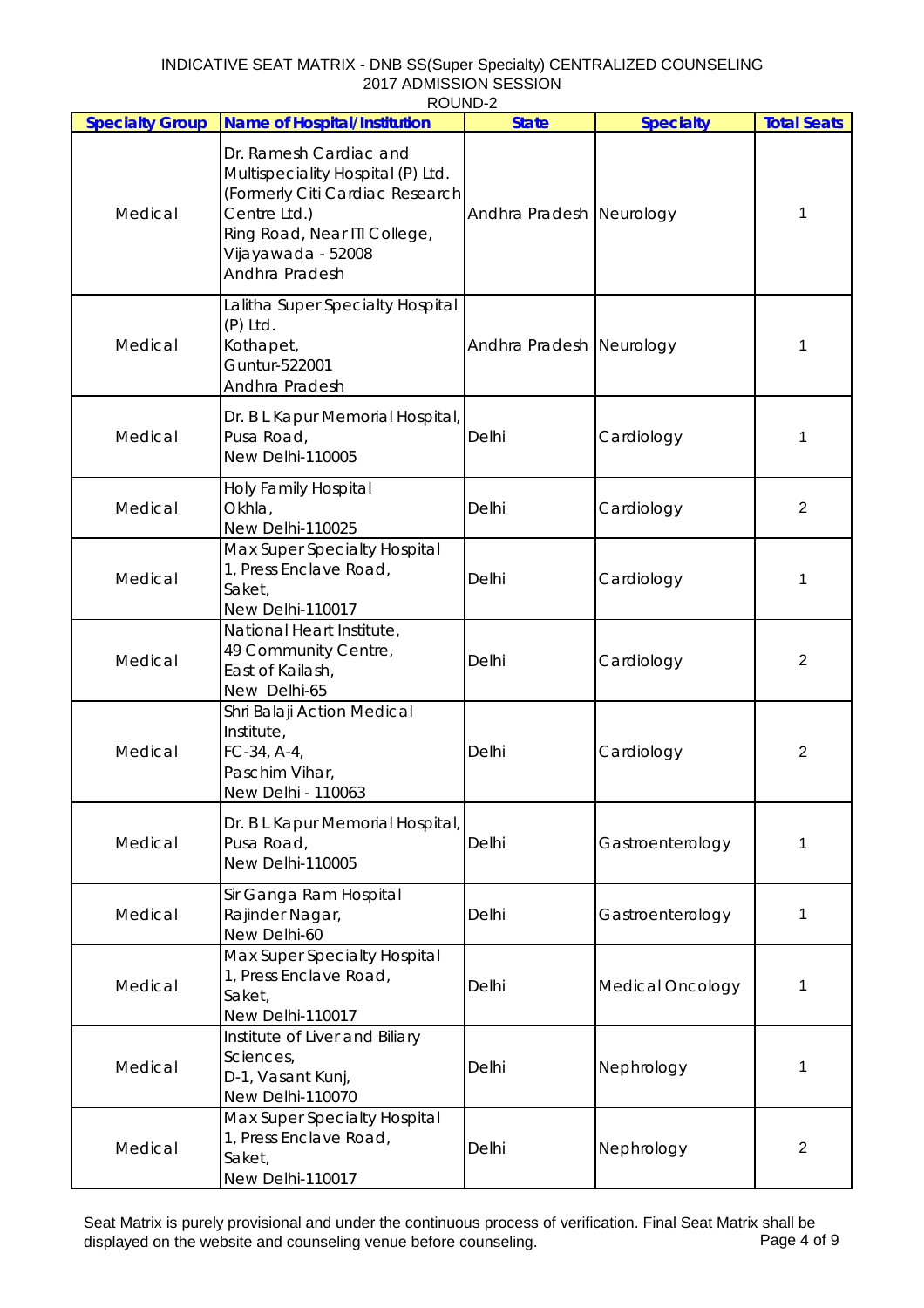| INDICATIVE SEAT MATRIX - DNB SS(Super Specialty) CENTRALIZED COUNSELING |
|-------------------------------------------------------------------------|
| 2017 ADMISSION SESSION                                                  |
| ROUND-2                                                                 |

| <b>Specialty Group</b> | <b>Name of Hospital/Institution</b>                                                                                          | <b>State</b> | <b>Specialty</b>        | <b>Total Seats</b> |
|------------------------|------------------------------------------------------------------------------------------------------------------------------|--------------|-------------------------|--------------------|
| Medical                | Sir Ganga Ram Hospital<br>Rajinder Nagar,<br>New Delhi-60                                                                    | Delhi        | Nephrology              | 1                  |
| Medical                | Army Hospital (R & R)<br>Delhi Cantt.,<br>New Delhi-10                                                                       | Delhi        | Neurology               | 1#                 |
| Medical                | Bankers Heart Institute,<br>Near Tagorenagar,<br>Opp. Suryakiran Complex,<br>Old Padra Road,<br>Vadodara - 390015<br>Gujarat | Gujarat      | Cardiology              | 1                  |
| Medical                | N M Virani Wockhardt Hospital<br>Kalawad Road,<br>Rajkot-360005<br>Gujarat                                                   | Gujarat      | Cardiology              | 1                  |
| Medical                | <b>Artemis Health Institute</b><br>Sector 51,<br>Gurgaon-122001<br>Haryana                                                   | Haryana      | Cardiology              | 1                  |
| Medical                | <b>Artemis Health Institute</b><br>Sector 51,<br>Gurgaon-122001<br>Haryana                                                   | Haryana      | <b>Medical Oncology</b> | 1                  |
| Medical                | Medanta-The Medicity<br>Sector-38, Gurgaon,<br>Haryana-122001                                                                | Haryana      | Neurology               | 1                  |
| Medical                | Paras Hospitals<br>C-1, Shushant Lok, Phase-1,<br>Gurgaon-122002, Haryana                                                    | Haryana      | Neurology               | 1                  |
| Medical                | Narayana Hrudayalaya,<br>258/A, Bommasandra Industrial<br>Area,<br>Anekal Taluk,<br>Bangalore-560099<br>Karnataka            | Karnataka    | Cardiology              | 1                  |
| Medical                | Kasturba Medical College<br>Hospital<br>Dr. B R Ambedkar Circle,<br>Mangalore- 575001<br>Karnataka                           | Karnataka    | Gastroenterology        | 1                  |
| Medical                | Narayana Hrudayalaya,<br>258/A, Bommasandra Industrial<br>Area,<br>Anekal Taluk,<br>Bangalore-560099<br>Karnataka            | Karnataka    | Neurology               | 1                  |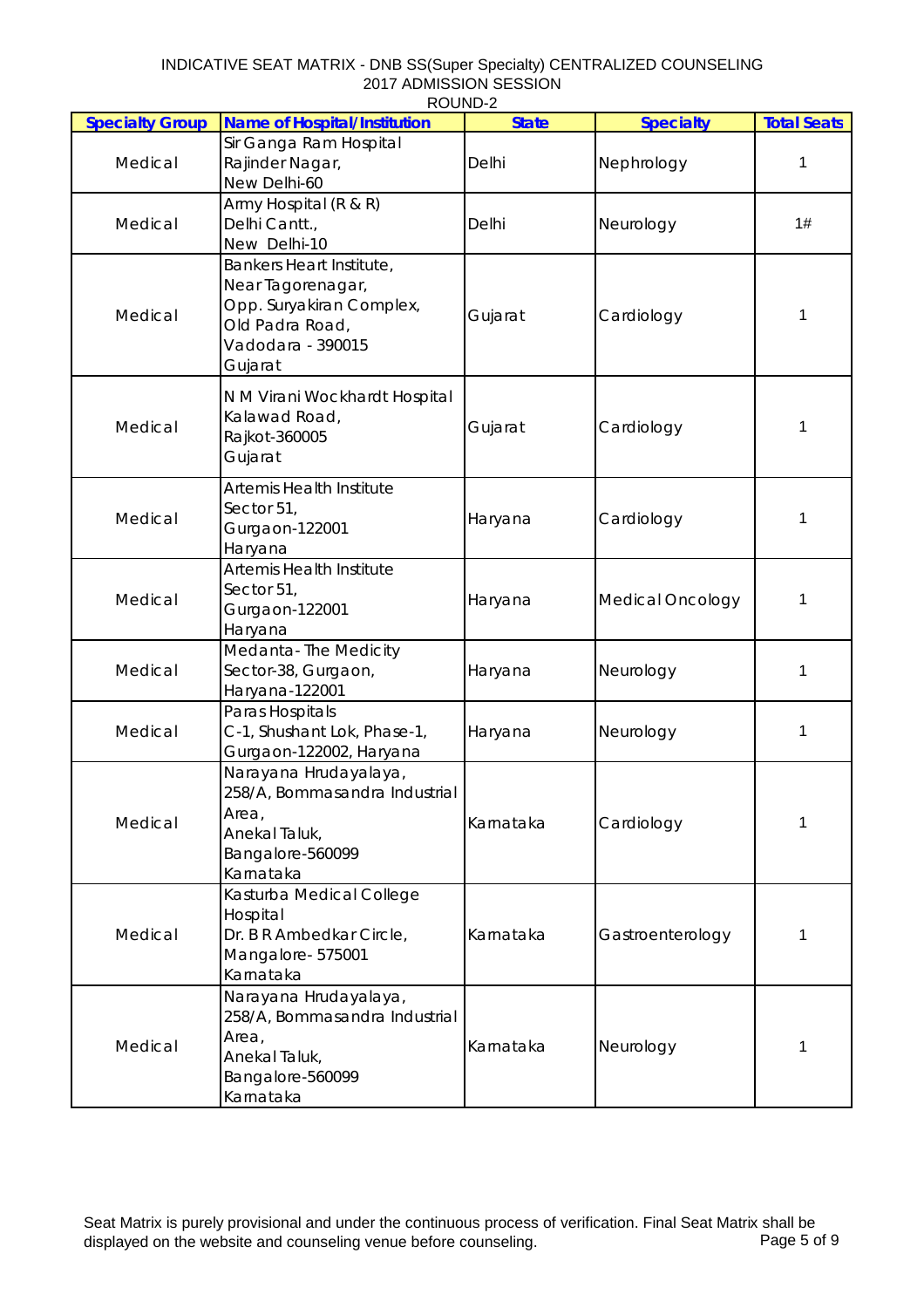| <b>Specialty Group</b> | <b>Name of Hospital/Institution</b> | ב־שוושטו<br><b>State</b> | <b>Specialty</b>        | <b>Total Seats</b> |
|------------------------|-------------------------------------|--------------------------|-------------------------|--------------------|
|                        |                                     |                          |                         |                    |
| Medical                | Ananthapuri Hospitals and           |                          |                         |                    |
|                        | Research Institute                  |                          |                         |                    |
|                        | Chacka NH Bypass,                   | Kerala                   | Cardiology              | 4                  |
|                        | Thiruvananthapuram                  |                          |                         |                    |
|                        | Kerala-695024                       |                          |                         |                    |
|                        | Kerala Institute of Medical         |                          |                         |                    |
|                        | Sciences                            |                          |                         |                    |
| Medical                | P B No.1, Anayara P O,              | Kerala                   | Cardiology              | 1                  |
|                        | Trivandrum,                         |                          |                         |                    |
|                        | Kerala                              |                          |                         |                    |
|                        | Little Flower Hospital &            |                          |                         |                    |
|                        | Research Centre,                    |                          |                         |                    |
| Medical                | Post Box No. 23,                    | Kerala                   | Cardiology              | 1                  |
|                        |                                     |                          |                         |                    |
|                        | ANGAMALY - 683572                   |                          |                         |                    |
|                        | Kerala                              |                          |                         |                    |
|                        | Lourdes Hospital                    |                          |                         |                    |
|                        | Pachalam,                           |                          |                         |                    |
| Medical                | Ernakulam,                          | Kerala                   | Cardiology              | 1                  |
|                        | KOCHI- 682012                       |                          |                         |                    |
|                        | Kerala                              |                          |                         |                    |
|                        | Malabar Institute of Medical        |                          |                         |                    |
|                        | Sciences                            |                          |                         |                    |
|                        | Mini Bye Pass, Govindapuram         |                          |                         |                    |
| Medical                | P.O,                                | Kerala                   | Cardiology              | 4                  |
|                        | KOZHIKODE-673016                    |                          |                         |                    |
|                        | Kerala                              |                          |                         |                    |
|                        | <b>Medical Trust Hospital</b>       |                          |                         |                    |
|                        | M. G. Road,                         |                          |                         |                    |
| Medical                | KOCHI-16                            | Kerala                   | Cardiology              | $\overline{2}$     |
|                        | Kerala                              |                          |                         |                    |
|                        |                                     |                          |                         |                    |
|                        | Prince Aly Khan Hospital            |                          |                         |                    |
|                        | Aga Hall, Nesbit Road,              |                          |                         |                    |
| Medical                | Mazagaon,                           | Maharashtra              | <b>Medical Oncology</b> | 1                  |
|                        | Mumbai-400010                       |                          |                         |                    |
|                        | Maharashtra                         |                          |                         |                    |
|                        | Jaslok Hospital & Res. Centre       |                          |                         |                    |
| Medical                | 15, Deshmukh Marg,                  | Maharashtra              | Neurology               | 1                  |
|                        | Mumbai-26                           |                          |                         |                    |
|                        | Maharashtra                         |                          |                         |                    |
|                        | Poona Hospital & Research           |                          |                         |                    |
|                        | Centre                              |                          |                         |                    |
| Medical                | 27 Sadashivpeth,                    | Maharashtra              | Neurology               | 1                  |
|                        | Pune-30                             |                          |                         |                    |
|                        | Maharashtra                         |                          |                         |                    |
|                        | Sahyadri Speciality Hospital        |                          |                         |                    |
|                        | 30-C, Erandwane,                    |                          |                         |                    |
|                        |                                     | Maharashtra              |                         | 1                  |
| Medical                | Karve Road,                         |                          | Neurology               |                    |
|                        | Pune -411004                        |                          |                         |                    |
|                        | Maharashtra                         |                          |                         |                    |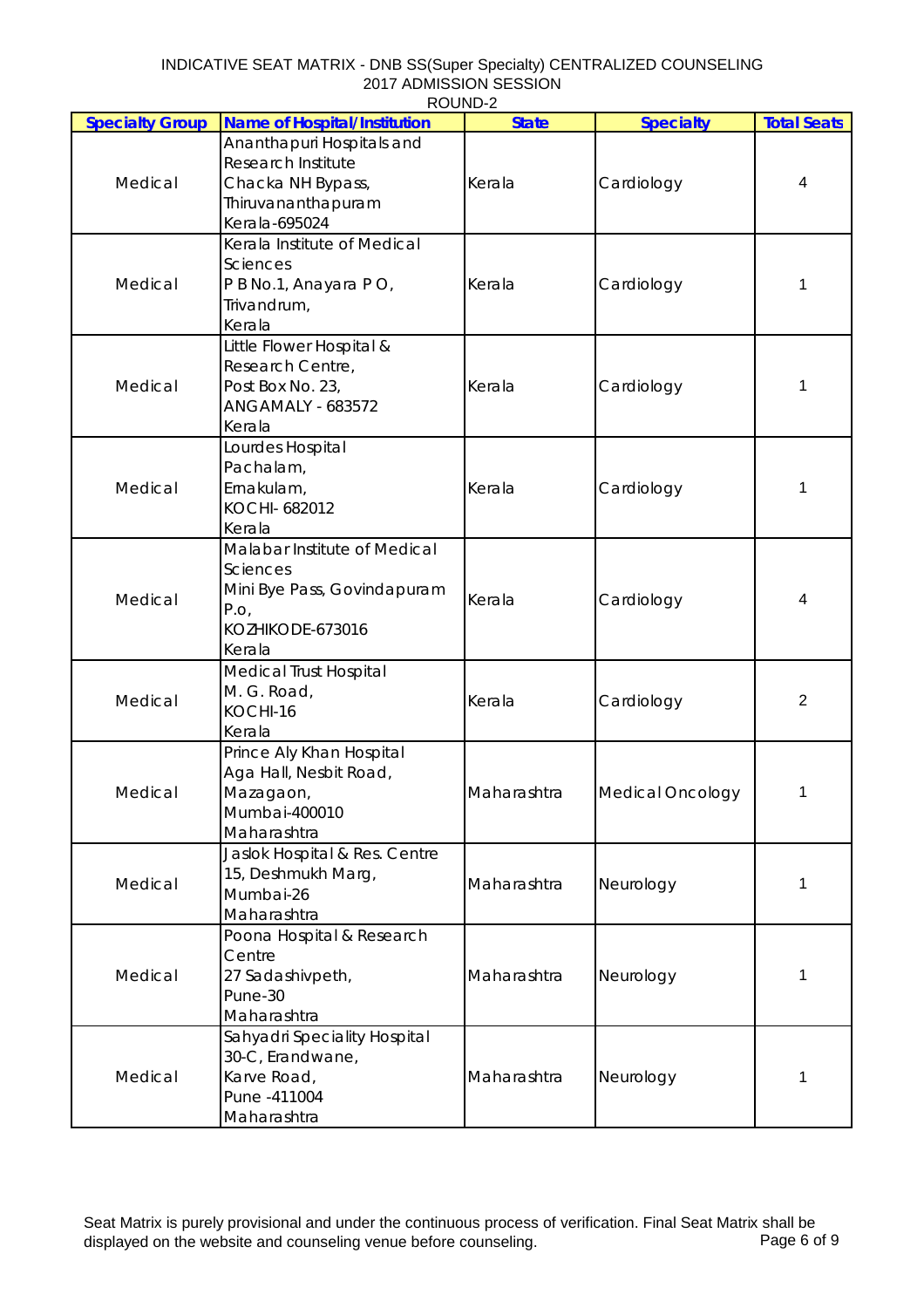| INDICATIVE SEAT MATRIX - DNB SS(Super Specialty) CENTRALIZED COUNSELING |
|-------------------------------------------------------------------------|
| 2017 ADMISSION SESSION                                                  |
| ROUND-2                                                                 |

| <b>Specialty Group</b> | <b>Name of Hospital/Institution</b>                                                                                                                                                       | <b>State</b>      | <b>Specialty</b> | <b>Total Seats</b> |
|------------------------|-------------------------------------------------------------------------------------------------------------------------------------------------------------------------------------------|-------------------|------------------|--------------------|
| Medical                | Apollo Hospital<br>Plot No. 251<br>Sainik School Road<br>Unit-15, Bhubaneshwar<br>Orissa-751005                                                                                           | Orissa            | Cardiology       | 1                  |
| Medical                | <b>Fortis Hospital</b><br>Sector-62, Phase-VIII,<br>Mohali-160062<br>Punjab                                                                                                               | Punjab            | Cardiology       | 1                  |
| Medical                | Max Super Specialty Hospital<br>A Unit of Hometrail Estate Pvt<br>Ltd.<br><b>Civil Hospital Premises</b><br>Phase - VI, Mohali-160055<br>Punjab                                           | Punjab            | Cardiology       | 1                  |
| Medical                | Satguru Pratap Singh Apollo<br>Hospital<br>Sherpur Chowk,<br>Ludhiana -141003<br>Punjab                                                                                                   | Punjab            | Neurology        | 1                  |
| Medical                | Santokbha Durlabji Memorial<br>Hospital<br>Bhawani Singh Marg,<br>JAIPUR - 15<br>Rajasthan                                                                                                | Rajasthan         | Gastroenterology | 1                  |
| Medical                | Frontier Lifeline Hospital<br>International Centre for Cardio<br>Thoracic & Vascular Diseases,<br>R-30-C, Ambattur Industrial<br>Estate Road,<br>Mogappair, Chennai-600 101<br>Tamil Nadu | <b>Tamil Nadu</b> | Cardiology       | 1                  |
| Medical                | K.G. Hospital & PG Medical<br>Institute<br>No.5, Arts College Rd,<br>COIMBATORE-18<br><b>Tamil Nadu</b>                                                                                   | <b>Tamil Nadu</b> | Cardiology       | 1                  |
| Medical                | Kovai Medical Centre,<br>Post Box No. 3209,<br>Avinashi Road,<br>Civil Arodrom Post,<br>COIMBATORE-641014<br><b>Tamil Nadu</b>                                                            | <b>Tamil Nadu</b> | Cardiology       | 2                  |
| Medical                | Vadamalayan Hospital,<br>15, Jawahar Road,<br>Chokkikulam,<br>Madurai-625002<br><b>Tamil Nadu</b>                                                                                         | <b>Tamil Nadu</b> | Cardiology       | 1                  |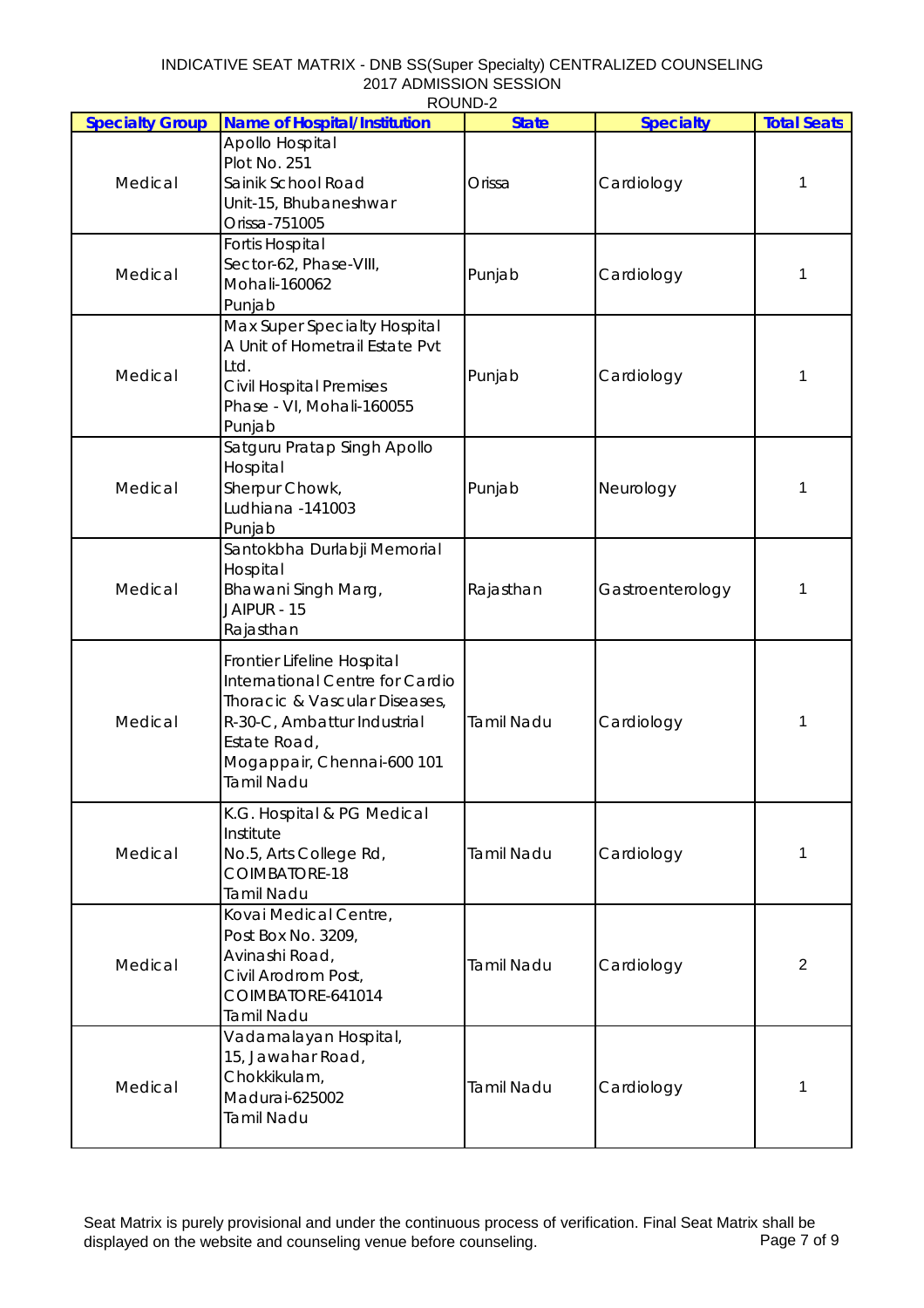| INDICATIVE SEAT MATRIX - DNB SS(Super Specialty) CENTRALIZED COUNSELING |
|-------------------------------------------------------------------------|
| 2017 ADMISSION SESSION                                                  |
| ROUND-2                                                                 |

| <b>Specialty Group</b> | <b>Name of Hospital/Institution</b>                                                                                                                       | <b>State</b>         | <b>Specialty</b> | <b>Total Seats</b> |
|------------------------|-----------------------------------------------------------------------------------------------------------------------------------------------------------|----------------------|------------------|--------------------|
| Medical                | Vijaya Hospital<br>180 NSK Road,<br>Vadapalani,<br>CHENNAI-26<br><b>Tamil Nadu</b>                                                                        | <b>Tamil Nadu</b>    | Cardiology       | 2                  |
| Medical                | Care Hospital,<br>The Institute of Medical<br><b>Sciences</b><br>Road No. 1, Banjara Hills,<br>Hyderabad -5000 34<br>Telangana                            | Telangana            | Neurology        | 1                  |
| Medical                | Metro Heart Institute<br>X-1, Sector-12, Noida-201301,<br><b>Uttar Pradesh</b>                                                                            | <b>Uttar Pradesh</b> | Cardiology       | $\overline{2}$     |
| Medical                | <b>Apollo Gleneagles Hospitals</b><br>58, Canal Circular Road,<br>Kolkata-700054<br>West Bengal                                                           | West Bengal          | Cardiology       | $\overline{2}$     |
| Medical                | <b>B.M. Birla Heart Research</b><br>Centre,<br>1/1 National Library Avenue,<br>KOLKATA - 27<br>West Bengal                                                | West Bengal          | Cardiology       | 1                  |
| Medical                | Medica Superspecialty Hospital<br>127 Mukundapur, E M Bypass,<br>Kolkata-700099<br>West Bengal                                                            | West Bengal          | Cardiology       | 1                  |
| Medical                | Rabindranath Tagore<br>International<br><b>Instt.of Cardiac Sciences</b><br>124, Mukundapur,<br>Near Santoshpur Connector,<br>KOLKATA - 99<br>West Bengal | West Bengal          | Cardiology       | 2                  |
| Medical                | National Neuro Scs. Centre,<br>Peerless Hospital Campus,<br>2nd Flr, 360 Panchasayar,<br>KOLKATA-94<br>West Bengal                                        | West Bengal          | Neurology        | 1                  |
| Medical                | The Calcutta Medical<br>Research Institute<br>7/2-Diamond Harbour Rd,<br>KOLKATA - 27<br>West Bengal                                                      | West Bengal          | Neurology        | 1                  |

## **Terms & Conditions for ( # ) marked seat(s):**